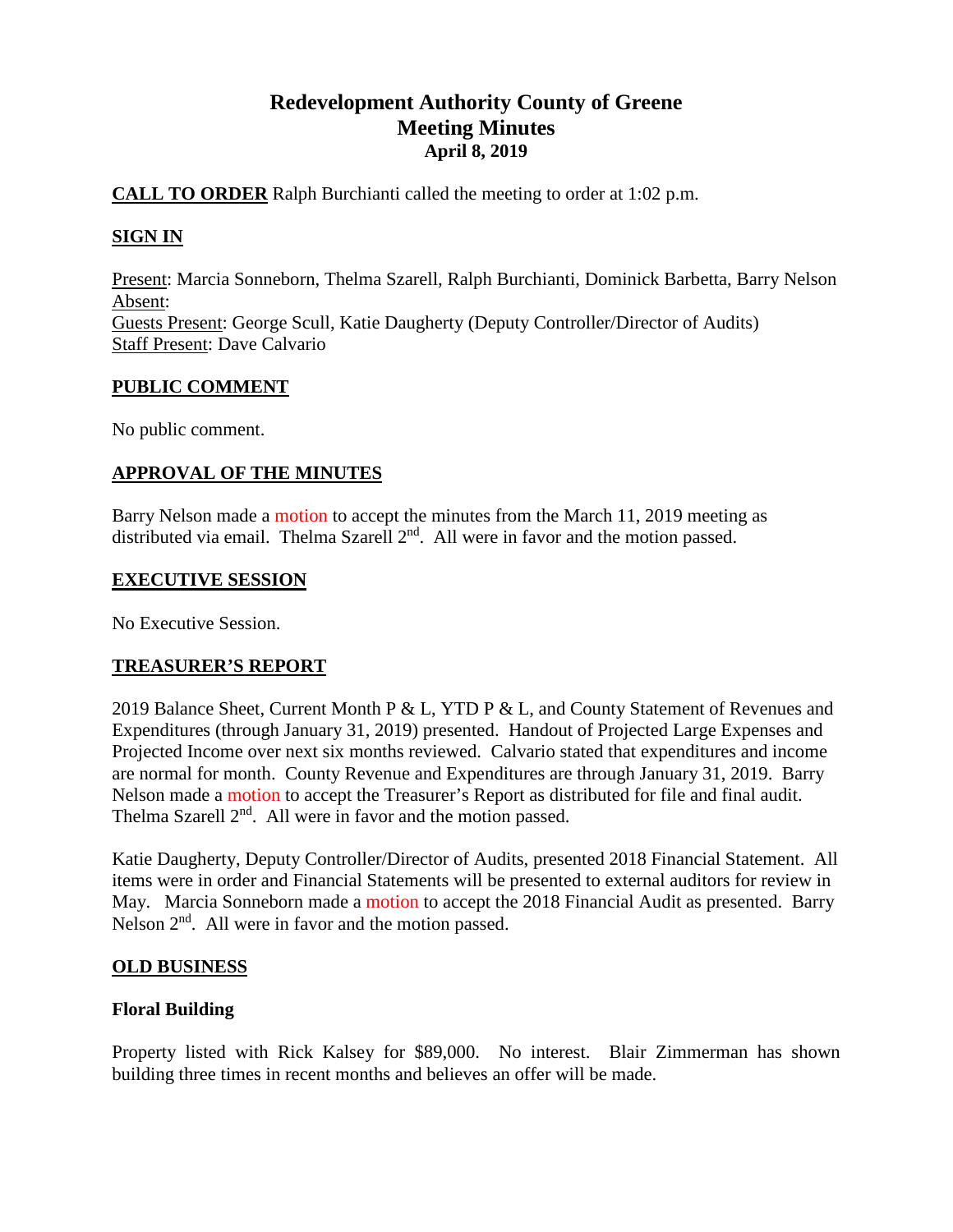#### **Homes for Sale**

126 Fairview Avenue, Jefferson, \$108,000. 73 Dalzell Avenue, Bobtown, \$59,900 (offer of \$56,000 w 6% seller assist accepted, closing set for end of April). Rogersville duplex, \$165,000 each unit.

### **Nazer St. Remediation and Stabilization Update**

Greene County Habitat for Humanity \$75,000 PHARE Grant. Construction is progressing, \$43,093.62 paid thus far to Habitat.

Budget modification request was submitted to PHARE to reallocate \$75,000 grant from Habitat to Clarksville (Pitt Gas) for rehabilitation, demolition, and community stabilization. No word on approval from PHARE on modification request. Calvario has been in contact with Clay Lambert regarding request.

### **Old Rogersville School Development**

Units are complete. Keith Herrington has had showings. Only feedback is that the location was remote. Items to complete: power wash exterior, final grading, plant grass, and landscape. Calvario stated Chuck Strope asked him to present to Board how much to purchase both duplexes, plus an additional lot to build a garage. After discussion, Dominick Barbetta made a motion that purchase price of both homes was \$330,000; and decision on selling lot was tabled until more information could be obtained regarding type of building that would be constructed. Thelma Szarell 2<sup>nd</sup>. All were in favor and the motion passed. Calvario will obtain information from Stope on: plans/drawing and specifications for garage, type of siding, roof, construction contract to make sure built in a timely manner, and proof of enough funds to complete project. Want to make sure garage conforms to existing unit. Sit on other lots.

#### **HOA for Rogersville Town Homes**

HOA for Rogersville homes finalized. \$50 monthly fee will include one spring landscaping, lawncare, and maintenance and repair of the shared main sewer line.

#### **Howard Contracting Lawsuit**

No update since responses to follow-up interrogatories were sent to Marriner, Jones and Fitch.

#### **Land Bank Law**

SB 667 Land Bank law. Development of Land Bank included in grant application that PA Housing Alliance submitted to Benedum Foundation for various projects in Greene County with RACG.

#### **Strategy on ½ Duplexes in Nemacolin Not Purchased at Judicial Sale**

\$50.00 offer placed in Tax Claim to purchase 190 March Avenue, Nemacolin. Tax Claim Bureau is waiting to hear from School District on whether approved or not.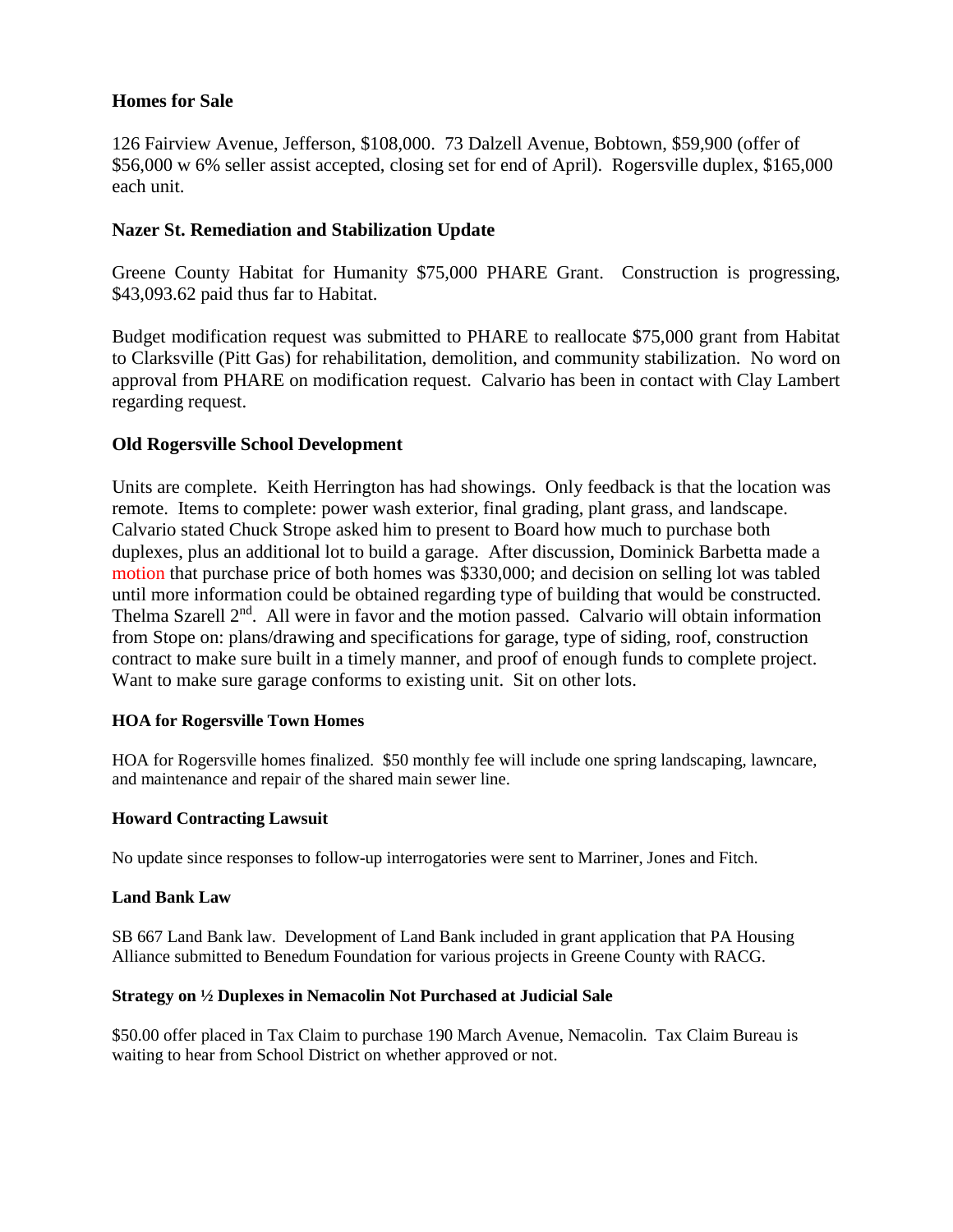#### **NEW BUSINESS**

- 1. 145 Fairview Avenue, Jefferson was being rented to Larry and Ruth Barnhart since July 2017. They moved out March 24, 2019. Calvario has shown house to four families. Sandra and Kevin Willis, and Don and Joyce Davis are interested in home. Homebuyer applications for each couple were distributed.
- 2. Since 145 Fairview Avenue, Jefferson is empty, Board discussed selling price. After discussion, Marcia Sonneborn made a motion to set the selling price at \$139,000. Dominick Barbetta  $2<sup>nd</sup>$ . All were in favor and the motion passed.
- 3. Due to inventory of homes to rehab, exploring how RACG can work with Threshold Housing to rehab homes in Crucible with DCED NAP tax credit (must run through 501c3). USDA Rural Development self-help rehab program might be an option.
- 4. Update on 214 2nd Avenue, Crucible. Home purchased at October 2018 Judicial Sale. Home is occupied by Gladys Perry and five other individuals. Notice to Quit was posted on home and eviction paperwork was filed with District Justice Lee Watson on April, 1, 2019. Hearing on eviction is April 11, 2019.
- 5. Calvario reported that Steve Salisbury will be finished with  $54 \text{ 1st}$  Avenue, Crucible by the end of April and a selling price needs to be established. Comparative Market Analysis from Rick Kalsey distributed via email for Board to review. Homebuyer application from Richard Cox and Christina Brewster distributed, along with summary of meetings they had with Blueprints. After discussion, Thelma Szarell made a motion to set the selling price at \$87,000. If Cox and Brewster pushed back on price, Calvario could go down to \$85,000. Barry Nelson 2<sup>nd</sup>. All were in favor and the motion passed.
- 6. Discussion of Land Installment Purchase Contract for  $54 \, \text{1st}$  Avenue, Crucible with Richard Cox and Christina Brewster. After discussion, Barry Nelson made a motion to enter into a Land Installment Purchase Contract with Cox and Brewster for 24 months, selling price of \$87,000 or \$85,000, \$5,000 down payment, \$650.00 per month payment. Dominick Barbetta 2nd. All were in favor and the motion passed.
- 7. Discussion of Land Installment Purchase Contract for 126 Fairview Avenue, Jefferson. Homebuyer application from Justin Baker and Christina Bane distributed, along with summary from Blueprints. Justin is laid off from Gems at the present time and is not drawing unemployment since laid off prior to obtaining necessary time to qualify for unemployment. Both are veterans. After discussion, Barry Nelson made a motion to rent home to them for three months at \$450 per month. After three months, lease would convert into a Land Installment Purchase Contact for 60 months, \$5,400 down payment, \$650.00 to \$700.00 payment per month, with a \$2,000 annual write down on the final selling price of the home up to 60 months. Marcia Sonneborn  $2<sup>nd</sup>$ . All were in favor and the motion passed.
- 8. 363 Nazer St, Waynesburg was under LIPC with Fallon Black and Shayne Krause. LIPC was ended in September 2018 and month to month lease was signed. Another family interested in a home in Crucible or Nemacolin once they are rehabbed, is interested in renting 363 Nazer. Consensus of Board was to keep monthly rent at \$700 per month.
- 9. Demolition bids for two homes in Crucible and one in Nemacolin reviewed. Bids from Cumberland Salvage & Lawn Services and Apex Pipe & Earth Xcavation.
	- 1. Cumberland Salvage:  $3195<sup>th</sup>$  Ave, Crucible, \$8,000; 44 and 45 1<sup>st</sup> Ave, Crucible, \$12,000; 247 and 248 Grant St, Nemacolin, \$12,000. TOTAL \$32,000.
	- 2. Apex: 319 5<sup>th</sup> Ave, Crucible, \$20,000; 44 and 45 1<sup>st</sup> Ave, Crucible, \$25,000; 247 and 248 Grant St, Nemacolin, \$25,000. TOTAL \$70,000.

Contract awarded to Cumberland Salvage & Lawn Services. RACG will be responsible for removing asbestos siding at  $319\,5^{th}$  Ave, Crucible.

- 10. Bids to rehab 126 A St, Clarksville, and 63-64 C St, Clarksville reviewed. Bids from Home Remodeling by Riggs and Hughes Construction:
	- 1. 126 A St. Clarksville: Home Remodeling by Riggs \$35,475; Hughes Construction \$39,600. Contract awarded to Home Remodeling by Riggs.